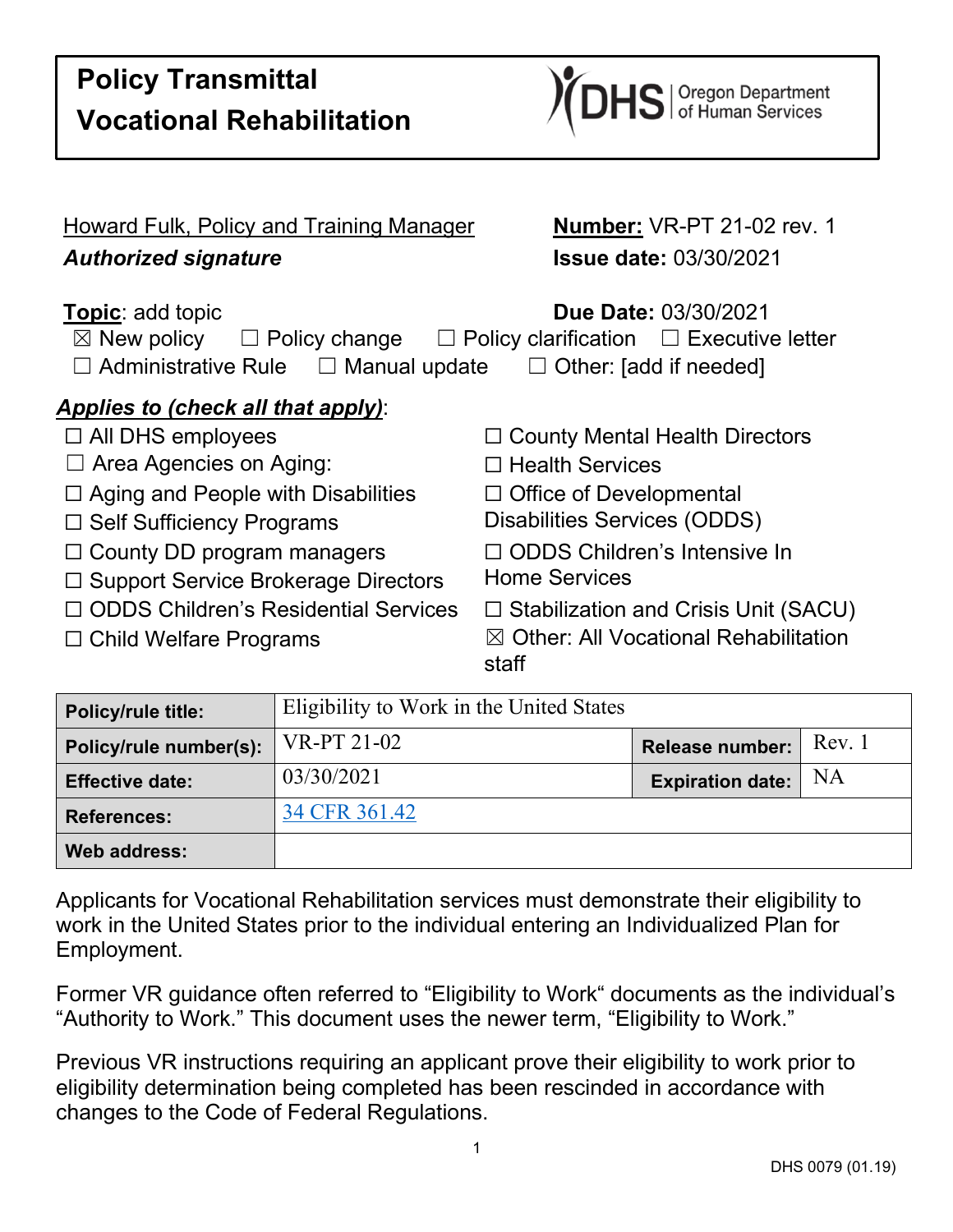# **POLICY**

### **A Vocational Rehabilitation (VR) applicant's eligibility to work in the United States must be determined prior to placing the individual into an Individualized Plan for Employment (IPE).**

• An individual's eligibility to work in the United States may no longer be considered when determining an applicant's eligibility for VR services.

#### **Federal rule requires that an individual's eligibility for VR Services be based solely upon their disability and need for VR services.**

- Recent changes to 34 CFR 361.42(a)(1) amended basic eligibility requirements for Vocational Rehabilitation Services to three criteria:
	- o Determination by qualified personnel that an applicant has a physical or mental impairment.
	- $\circ$  Determination by a qualified expert that the applicants physical or mental impairment constitutes or results in a substantial impediment to employment.
	- o Determination by a qualified Vocational Rehabilitation Counselor employed by the state unit that the applicant requires vocational rehabilitation services in order to secure, retain, advance in or regain employment.

#### **Federal rule requires that a VR client be able to benefit from an employment outcome.**

- 34 CFR 361.42(2) requires that a VR client be able to benefit from an employment outcome in order to receive services from Vocational Rehabilitation.
	- o For a client to be able to achieve an employment outcome using VR services, the individual must be eligible to work legally in the United States.
		- Verification of employment status is accomplished by using the eligibility criteria established in the US Citizenship and Immigration Services Form I-9 (Employment Eligibility Verification).
		- A copy of documents used to determine a client's employment eligibility must be included in the client case file record.
	- o Clients eligible for VR services that are unable to meet employment eligibility requirements should be closed prior to placing the individual into an Individualized Plan for Employment (IPE).